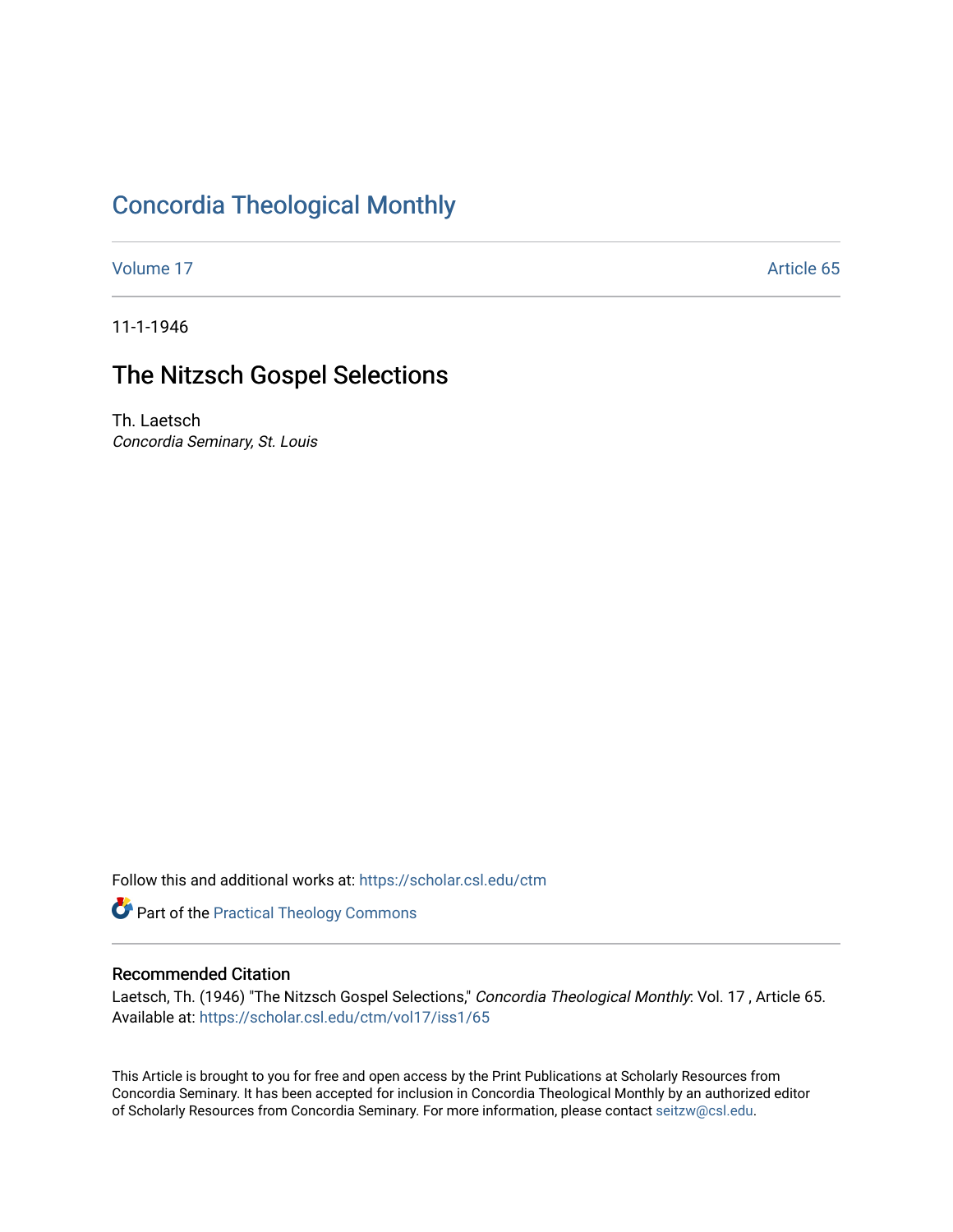### **HOMILETICS**

## The Nitzsch Gospel Selections

This series of Gospel lessons, also known as the Rhenish **Selections, was** compiled in 1846 by Prof. Karl **Immanuel**  Nitzsch (1787-1868), professor of Systematic and Practical Theology at the University of Bonn (1822-1874), who was commissioned by the *Rheinische Provinzialsynode* to draw up a lectionary comprising besides Gospel and Epistle lessons also selections from the Old Testament to be read in public service. This series has rarely been used in our circles and is highly recommended by Alt in his *Chriatlicher* Cultua, and we do not doubt that it will be welcomed by both pastor and congregation.

We list the Gospel selections to be treated in the coming church **year.** 

| 1st Sunday in Advent          | 3d Sunday after Epiphany |
|-------------------------------|--------------------------|
| Luke 1:67-69                  | John 3:22-30             |
| 2d Sunday in Advent           | <b>Septuagesima</b>      |
| Luke 13:18-27                 | Luke 6:20-35             |
| 3d Sunday in Advent           | <b>Sexagesima</b>        |
| Luke 17:20-30                 | <b>Luke 9:18-26</b>      |
| 4th Sunday in Advent          | Quinquagesima            |
| Matt. 3:1-12                  | Luke 10:38-42            |
| <b>Christmas</b>              | Invocavit                |
| Matt. 1:18-23                 | Mark 2:18-22             |
| <b>Second Christmas Day</b>   | Reminiscere              |
| John 1:1-18                   | Luke 7:36-50             |
| <b>Sunday after Christmas</b> | Oculi                    |
| <b>Luke 2:25-32</b>           | Luke 10:17-22            |
| <b>New Year's Day</b>         | Laetare                  |
| Luke 4:16-21                  | John 8:12-20             |
| <b>Sunday after New Year</b>  | <b>Judica</b>            |
| Matt. 3:13-17                 | John 11:41-53            |
| <b>Epiphany</b>               | <b>Palm Sunday</b>       |
| Mark 1:14-22                  | John 12:1-19             |
| 1st Sunday after Epiphany     | <b>Maundy Thursday</b>   |
| John 1:35-42                  | John 13:1-15             |
| 2d Sunday after Epiphany      | <b>Good Friday</b>       |
| John 1:43-51                  | Luke 23:44-49            |

Published by Scholarly Resources from Concordia Seminary, 1946

1